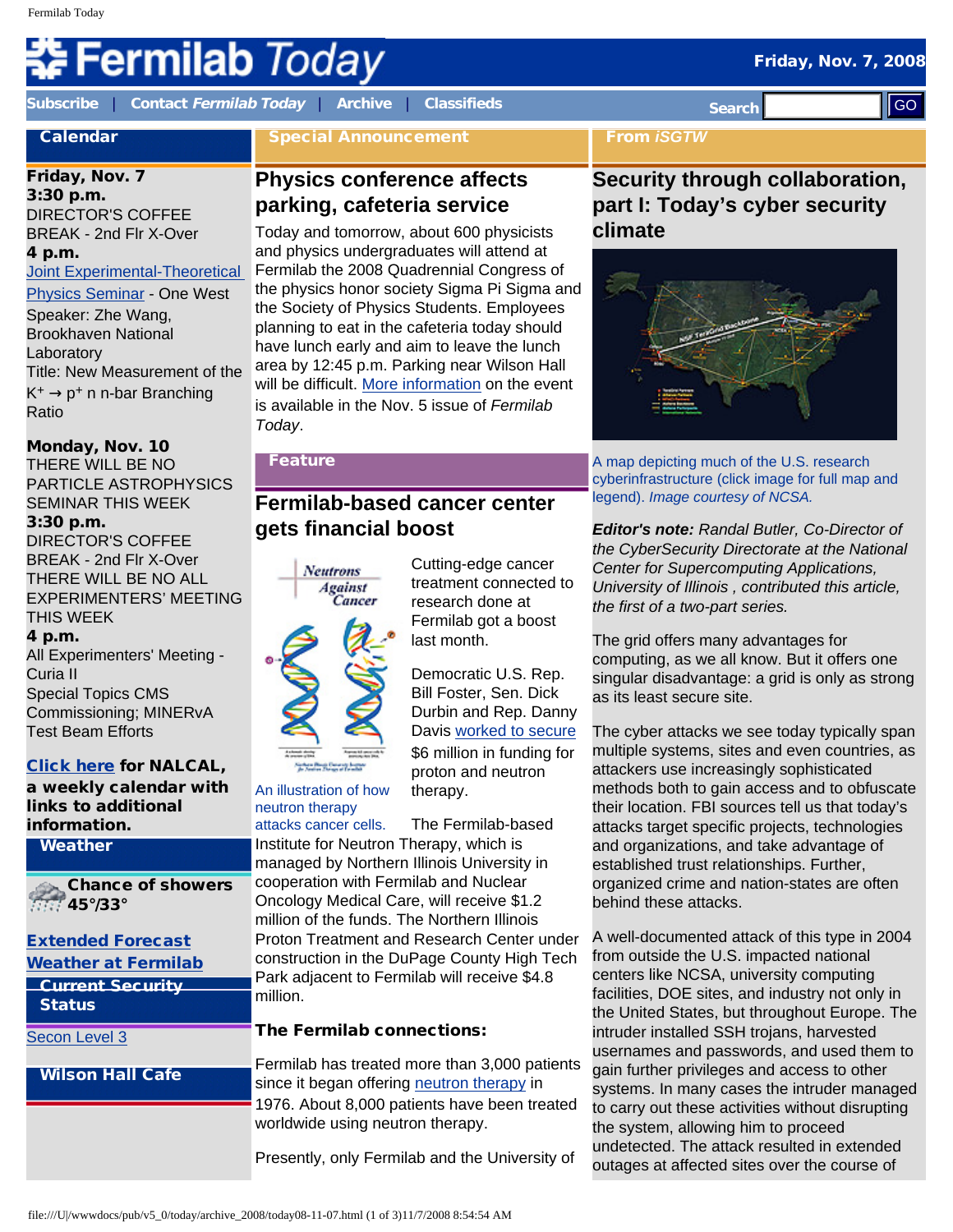#### Friday, Nov. 7

- Old fashioned ham & bean
- Philly style chicken
- Chicken pot pie

- Smart cuisine: baked fish over rice

- Roasted veggie & provolone panini

- Assorted sliced pizza - Baked potatoes

#### [Wilson Hall Cafe Menu](http://bss.fnal.gov/cafe/index.html)

# Chez Leon

- Wednesdsay, Nov. 12 Lunch
- Eggplant parmesan - Romaine, walnut & apple salad - Espresso coupe

Thursday, Nov. 13 **Dinner** - Closed

[Chez Leon Menu](http://bss.fnal.gov/chezleon/index.html)

Call x4598 to make your reservation.

Archives

*[Fermilab Today](http://www.fnal.gov/pub/today/archive.html)*

[Result of the Week](http://www.fnal.gov/pub/today/resultoftheweek/index.html)

[Safety Tip of the Week](http://www.fnal.gov/pub/today/safety/)

[ILC NewsLine](http://www.linearcollider.org/newsline/archive/index.html)

#### Info

*Fermilab Today* is online at: [www.fnal.gov/today/](http://www.fnal.gov/today/)

Send comments and suggestions to: [today@fnal.gov](mailto:today@fnal.gov)

Washington provide the treatment. Northern Illinois University manages the non-research element of Fermilab's therapy center.

Fermilab produces neutrons by steering the surplus from the proton beam in the linear accelerator into a beryllium target. Low-carbon steel blocks fixed in concrete shape the neutrons into a narrow beam, which are then targeted at the cancerous tumor.

Fermilab has had a less direct, but equally important influence on proton therapy.

Fermilab designed and built the proton accelerator that was used by the nation's first hospital-based treatment center, [Loma Linda](http://www.protons.com/about-us/index.html) [Proton Treatment Center](http://www.protons.com/about-us/index.html) in California. Fermilab helped [pioneer](http://www.fnal.gov/pub/ferminews/ferminews01-01-19/p5.html) the use of particle beams from a compact proton accelerator to treat cancer.

Current and former Fermilab employees consulted on the proton treatment center under construction in West Chicago, which Northern Illinois University will oversee.

The Northern Illinois Proton Treatment and Research Center will be one of fewer than a dozen such centers in the world by the time it opens in 2010. The 130,000-square-foot NIU treatment and research facility will treat up to 1,500 patients a year.

*-- Tona Kunz*

# In the News

# **Where will new Fermi telescope find dark matter?**

From *New Scientist*, Nov. 5, 2008

It may be the closest thing astronomers have to a betting pool: Where will NASA's new Fermi gamma-ray telescope detect its first hint of dark matter?

Some believe the best chance of a detection lies in nearby dwarf galaxies, since they should contain dense nuggets of dark matter that could be relatively easy to pinpoint.

But a new study argues that a diffuse dark matter 'halo' surrounding the Milky Way offers an even better shot at glimpsing the mysterious stuff.

[Read more](http://space.newscientist.com/article/dn15126-where-will-new-fermi-telescope-find-dark-matter.html?DCMP=ILC-hmts&nsref=news2_head_dn15126)

several months.

[Read more](http://www.isgtw.org/?pid=1001463)

Announcements

### [Have a safe day!](http://www.fnal.gov/pub/about/safety/profiles.html)

### Fermilab Kyuki-Do begins Nov. 10

Fermilab's next session of Kyuki-Do begins Nov. 10. Kyuki-Do is a Korean martial art similar to Taekwondo. Participants can learn balance, power, and grace. Classes take place for six weeks on Monday and Wednesdays from 5 - 6 p.m. in the Recreation Facility in the Village. To join, register through the Recreation Office. You must have a Recreation Facility membership.

Join Fermilab volleyball, training

Fermilab's winter volleyball league will begin game play on Nov 17. Interested volleyball players can join the league's practice games in the Fermilab Village gym on Mondays from 6- 9 p.m. Players can join the league teams or create new ones. To participate in the league you must have a valid Fermilab gym membership. Call Sergey Los, league convener at x8313 or visit the [Web site](https://plone4.fnal.gov/P1/Main/Orgs/Volleyball) for more information.

# NALWO Thanksgiving feast Nov. 17

NALWO, Fermilab's women's organization, will host "Thanksgiving Across America," a Thanksgiving feast on Monday, Nov. 17, from 11 a.m. – 1 p.m. at Chez Leon in the Users' Center. NALWO members will prepare food and chefs will describe how to prepare traditional dishes. Contact the Housing Office at x3777 or Rose Moore at (630) 208-9309 with questions. Photo identification is required to enter the laboratory.

# Director's volunteer award Nov. 25

The Director's volunteer award reception, which was cancelled Tuesday due to the power outage, has been rescheduled. The reception will take place at 5 p.m. on Tuesday, Nov. 25 on the second floor crossover.

#### Fermilab barn dance Nov. 9

A Fermilab barn dance will take place on Sunday, Nov. 9 in the Kuhn Village Barn at 6:30 p.m. with music by the Cosmic Otters and calling by Paul Watkins. Visit the [Web site](http://www.fnal.gov/orgs/folkclub/) for more information.

# **Classifieds**

Find new [classified ads](http://www.fnal.gov/pub/today/classifieds.html) on *Fermilab Today*.

[Additional Activities](http://www.fnal.gov/pub/today/upcoming_activities.html)